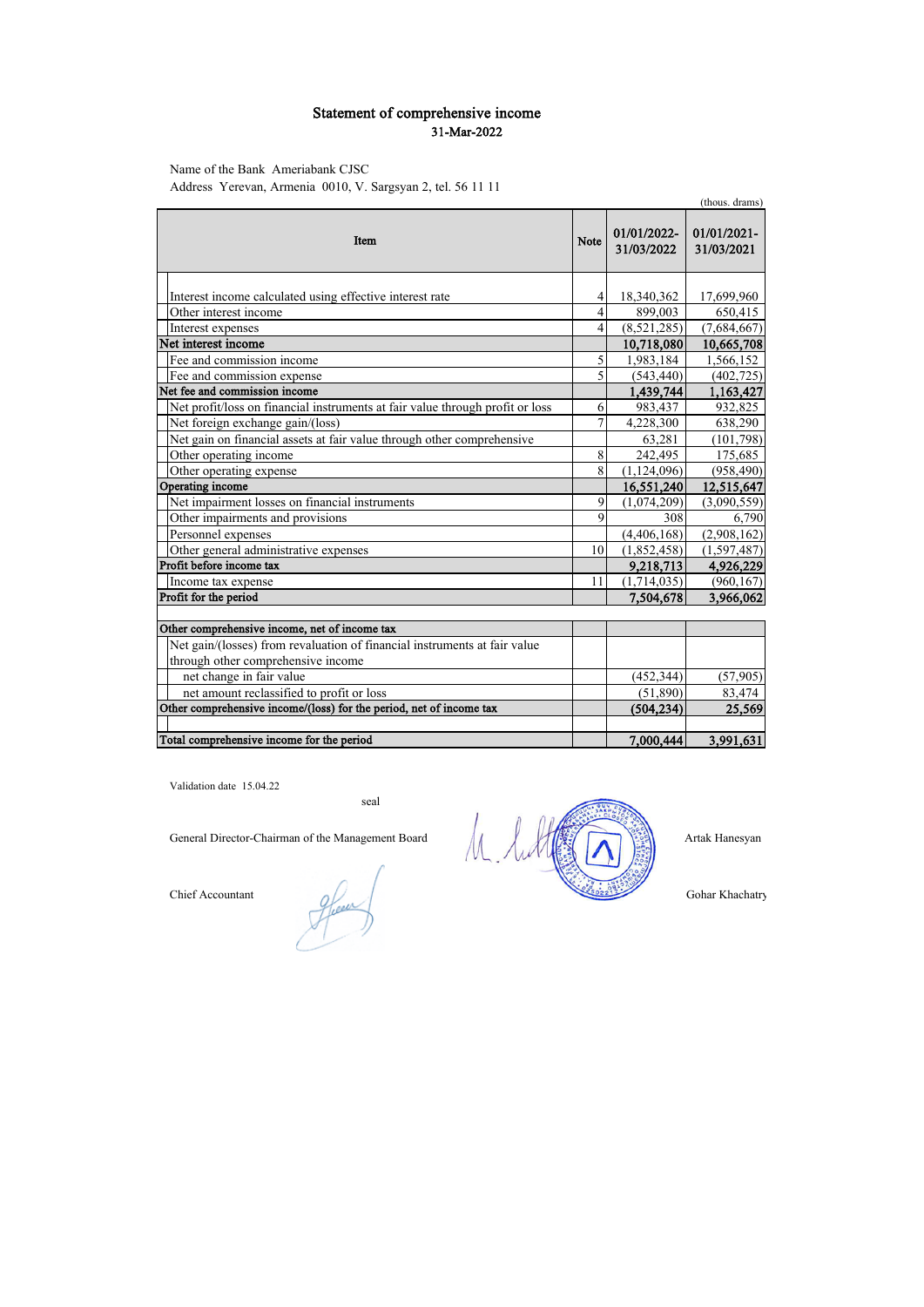#### Statement of Financial Position 31-Mar-2022

Name of the Bank Ameriabank CJSC Address Yerevan, Armenia 0010, V. Sargsyan 2, tel. 56 11 11

|                                                                   | (thous. drams) |               |                         |
|-------------------------------------------------------------------|----------------|---------------|-------------------------|
| Item                                                              | <b>Note</b>    | 31/03/22      | 31/12/2021<br>(audited) |
| <b>Assets</b>                                                     |                |               |                         |
| Cash and cash equivalents                                         | 12             | 179,759,504   | 264,090,145             |
| Banking standardized bullions of precious metals                  |                | 698,033       | 1,031,181               |
| Financial instruments at fair value through profit or loss        |                |               |                         |
| - Held by the Bank                                                | 13             | 17,015,859    | 8,223,960               |
| Pledged under sale and repurchase agreements<br>$\overline{a}$    | 13             |               |                         |
| Financial assets at fair value through other comprehensive income |                |               |                         |
| - Held by the Bank                                                | 14             | 11,930,943    | 7,920,255               |
| - Pledged under sale and repurchase agreements                    | 14             |               | 4,096,530               |
| Loans and advances to banks                                       | 15             | 66,117,929    | 43,333,261              |
| Amounts receivable under reverse repurchase agreements            | 16             | 18,793,102    | 7,533,683               |
| Loans and advances to customers at amortized cost                 | 17             | 713,001,426   | 673,086,264             |
| Debt securities at amortized cost                                 |                |               |                         |
| - Held by the Bank                                                | 18             | 72,684,007    | 37,915,734              |
| Pledged under sale and repurchase agreements<br>$\equiv$          | 18             |               | 15,770,574              |
| Property, equipment and intangible assets                         | 21             | 10,308,724    | 10,649,082              |
| Right of use asset                                                | 22             | 11,084,872    | 11,163,102              |
| Other assets                                                      | 21             | 12,253,307    | 11,573,234              |
| <b>Total assets</b>                                               |                | 1,113,647,706 | 1,096,387,005           |
| <b>Liabilities</b>                                                |                |               |                         |
| Financial instruments at fair value through profit or loss        | 13             | 1,071         | 92,827                  |
| Amounts payable under repurchase agreements                       |                |               | 18,011,594              |
| Deposits and balances from banks                                  | 22             | 56,838,450    | 56,649,761              |
| Current accounts and deposits from customers                      | 23             | 645, 192, 115 | 600,614,296             |
| Debt securities issued                                            | 24             | 112,542,366   | 111,074,943             |
| Subordinated borrowings                                           | 25             | 31,422,163    | 27,393,716              |
| Other borrowed funds                                              | 25             | 107,779,935   | 127,712,418             |
| Current tax liabilities                                           | 11             | 854,840       | 454,831                 |
| Deferred tax liability                                            | 11             | 527,664       | 664,044                 |
| Provision on contingent liabilities                               |                | 221,877       | 244,929                 |
| Lease liabilities                                                 | 20             | 12,120,521    | 12,106,310              |
| Other liabilities                                                 | 26             | 10,215,011    | 12,436,087              |
| <b>Total liabilities</b>                                          |                | 977.716.013   | 967,455,756             |
| Equity                                                            |                |               |                         |
| Share capital                                                     | 27             | 54,385,935    | 54,385,935              |
| Share premium                                                     |                | 174,726       | 174,726                 |
| Revaluation reserve                                               |                | (770, 193)    | (265,959)               |
| Retained earnings                                                 |                | 82,141,225    | 74,636,547              |
| <b>Total equity</b>                                               |                | 135,931,693   | 128,931,249             |
| Total liabilities and equity                                      |                | 1,113,647,706 | 1,096,387,005           |

Validation date 15.04.22

Chief Accountant Q

Îî seal

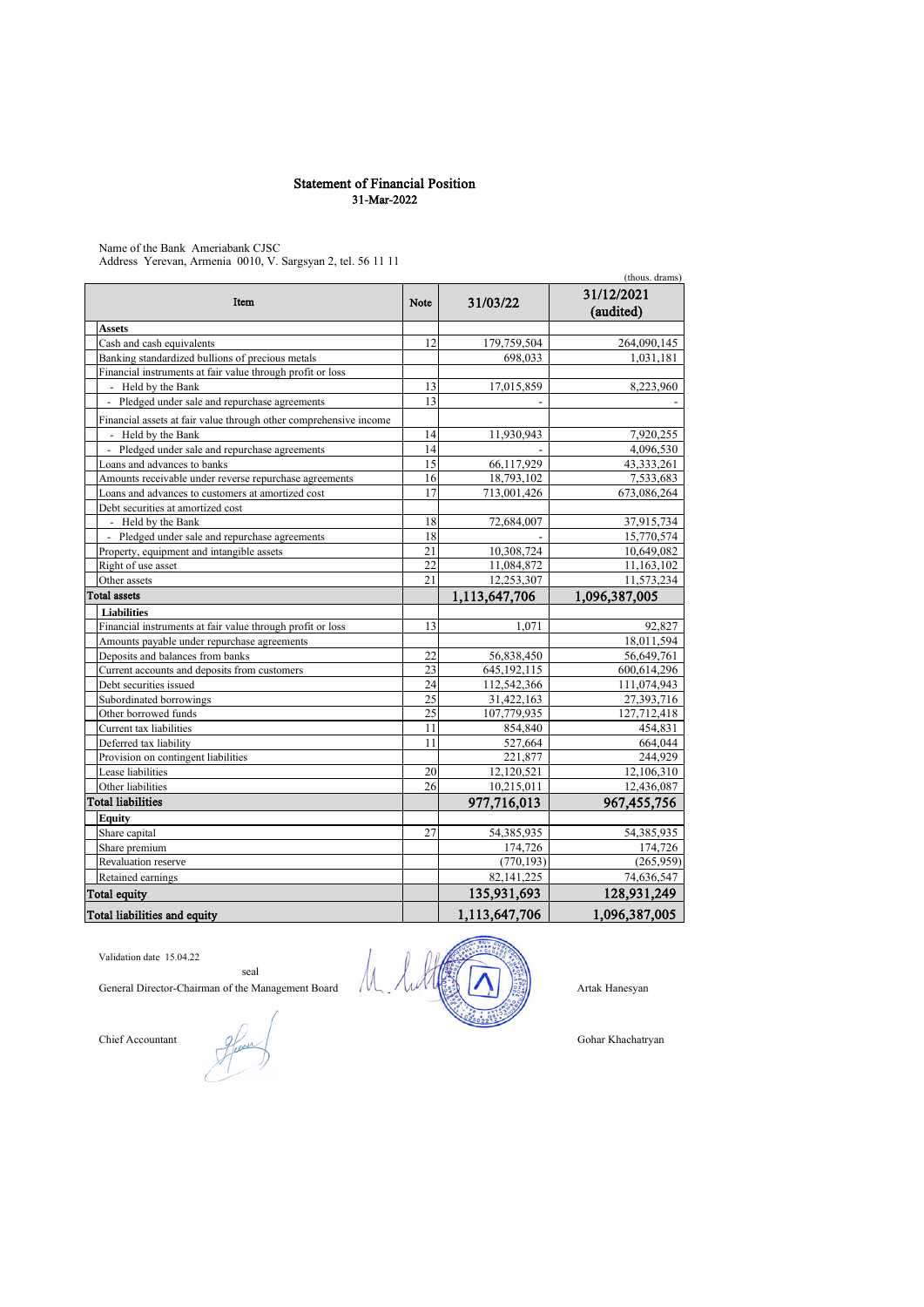# Statement of changes in equity 31-Mar-2022

Name of the Bank Ameriabank CJSC

Address Yerevan, Armenia 0010, V. Sargsyan 2, tel. 56 11 11

|                                                                    | (thous. drams)                                   |               |                                                                 |        |                          |             |
|--------------------------------------------------------------------|--------------------------------------------------|---------------|-----------------------------------------------------------------|--------|--------------------------|-------------|
| Item                                                               |                                                  | Share capital | Revaluation<br>Share premium<br>reserve for<br>financial assets |        | <b>Retained earnings</b> | Total       |
| Appropriate interim period of previous financial year (cumulative) |                                                  |               |                                                                 |        |                          |             |
|                                                                    | Balance as of 01 January 2021                    | 37,386,880    | 17,065,364                                                      | 32,878 | 55,220,480               | 109,705,602 |
|                                                                    | Net profit for the period                        |               |                                                                 |        | 3,966,062                | 3,966,062   |
|                                                                    | Other comprehensive income/(loss) for the period |               |                                                                 | 25,569 |                          | 25,569      |
|                                                                    | Issue of share capital                           | 40,000        | 68,417                                                          |        |                          | 108,417     |
| Balance as of 31 March 2021                                        |                                                  | 37,426,880    | 17,133,781                                                      | 58,447 | 59,186,542               | 113,805,650 |

## Interim period of current financial year (cumulative)

| Balance as of 01 January 2022                    | 54,385,935   | 174,726 | (265,959)  | 74,636,547   | 128,931,249 |
|--------------------------------------------------|--------------|---------|------------|--------------|-------------|
| Net profit for the period                        |              |         |            | 7.504.678    | 7,504,678   |
| Other comprehensive income/(loss) for the period |              |         | (504.234)  |              | (504, 234)  |
| Issue of share capital                           |              |         |            |              |             |
| Balance as of 31 March 2022                      | 54, 385, 935 | 174,726 | (770, 193) | 82, 141, 225 | 135,931,693 |

Validation date 15.04.22

General Director-Chairman of the Management Board Artak Hanesyan



seal



(thous. drams)